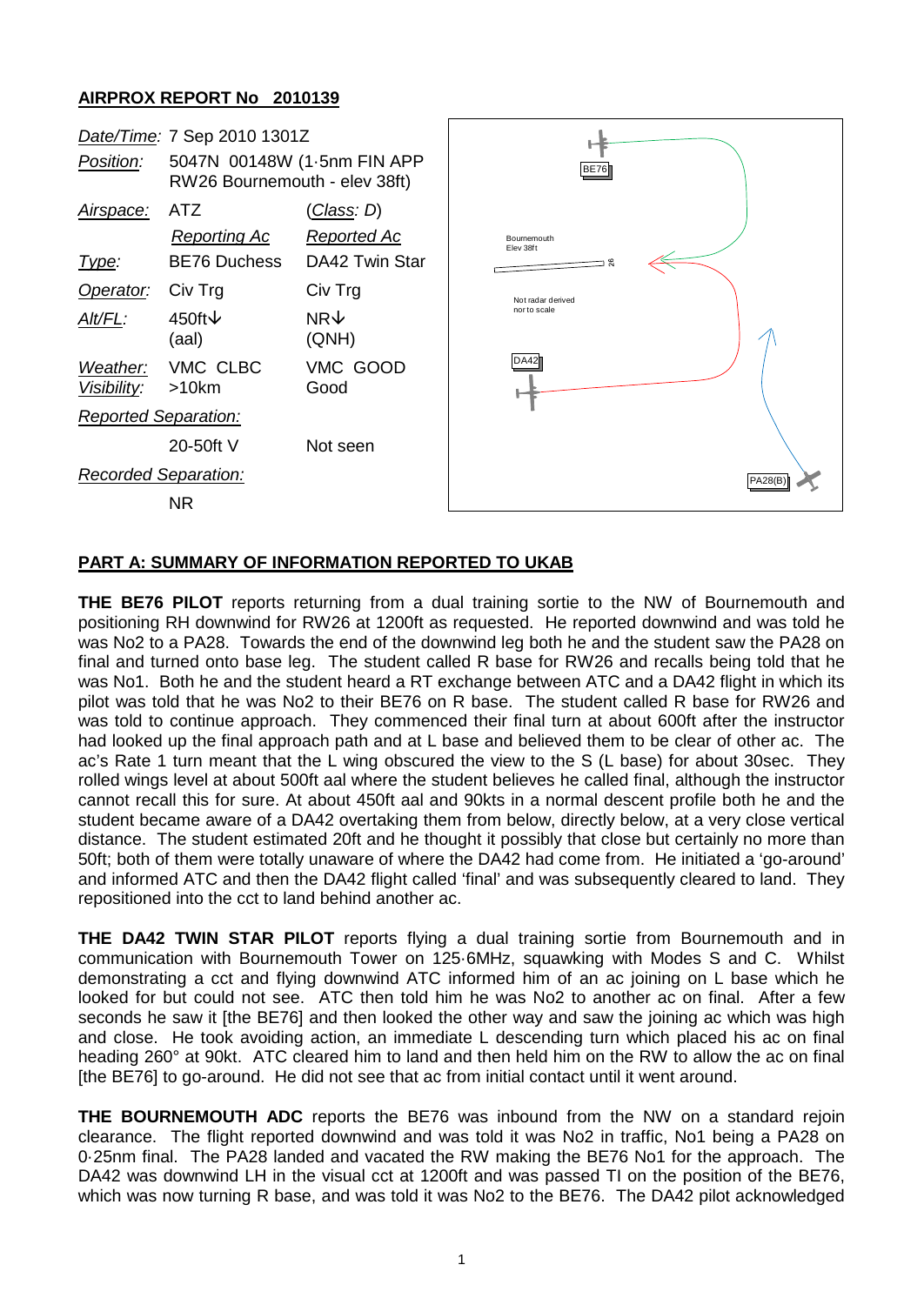the TI and reported he had the BE76 in sight. Immediately after this transmission Radar pre-noted a VFR inbound, a PA28 from the SE which had been issued a standard joining clearance to join L base. TI was passed to the DA42 pilot on the inbound PA28, informing him of its approximate position and the position this ac would be expected to join (L base). The DA42 pilot did not acknowledge his 1st transmission so he repeated the TI including a revised position of the PA28. The DA42 pilot acknowledged this call on the second attempt. Shortly afterwards the PA28 pilot called joining L base and the DA42 then appeared to make a tight L turn from L base and positioned onto 1nm final ahead and below of the BE76, which by this time had also positioned onto 1·5nm final. The BE76 pilot reported that he had contact with the DA42 ahead and below on final and that he was initiating a go-around. He told the BE76 flight to make a RH cct and instructed the DA42 to land and hold on the RW while the BE76 went around above. Once the BE76 had turned crosswind he cleared the DA42 for take-off back into the cct, the BE76 landed safely on its second approach.

**ATSI** reports that the Airprox occurred at 1301:20 UTC, on short final for RW26 at Bournemouth Airport between a BE76, returning to Bournemouth Airport after a local VFR flight to the NW, and a DA42 operating VFR in the LH visual circuit for RW26.

Other traffic included a Piper Cherokee PA28(A), completing a final circuit to land; a second Cherokee PA28(B), inbound from the S to join L base for RW26 and a helicopter departing VFR to the S. The Tower was operating split positions with Air and Ground Movement Control. The RW in use was notified as RW26.

METAR EGHH 071250Z 20009KT 9999 SCT023 18/13 Q1000 RERA=

CAA ATSI had access to NATS Swanwick radar recordings, RT transcription and written reports. The NATS radar recording did not show ac operating in the vicinty of Bournemouth but ATSI were able to view the ATSU radar replay on site.

At 1256:54, the BE76 flight, inbound VFR from the NW reported, "*BE76 c/s at about three miles from the airport."* Tower responded*, "BE76 c/s Bournemouth Tower report downwind righthand Runway two six the circuit is active."* This was acknowledged correctly by the BE76 pilot.

At 1258:03 the Tower advised the BE76 flight, *"BE76 c/s you're number two in traffic number one is a Cherokee turning left base"* (this was PA28(A)). This was acknowledged correctly by the BE76 pilot. At this point the DA42 was just airborne for a LH cct.

At 1258:11, PA28(B) flight inbound from the S with Radar, reported field in sight. The unit radar replay showed PA28(B) crossing the coast 5nm SE of the airfield. Radar instructed the PA28(B) pilot to join L base for RW26 and advised that the cct was active.

Radar notified the Tower about the inbound PA28(B) and the Tower controller acknowledged, advising Radar about the helicopter departing SE.

At 1258:50 Radar advised the PA28(B) flight about the opposite direction helicopter and then transferred PA28(B) to the Tower on frequency 125·6MHz. PA28(B) pilot did not immediately respond and Radar called PA28(B) a second time to repeat the message, which was correctly acknowledged at 1259:00. The unit radar replay showed PA28(B) positioned 4nm SE of the airfield, with the DA42 turning downwind.

At 1259:03 Tower advised the outbound helicopter about PA28(B), *"...opposite direction Cherokee just coasting in over Hengistbury Head and further traffic's a Diamond Twin downwind lefthand in the circuit."* This was acknowledged correctly by the helicopter pilot.

At 1259:12, the Tower controller passed the DA42 TI regarding PA28(B), *"DA42 c/s traffic is a Cherokee inbound from Hengistbury Head about a mile north of Hengistbury Head this time joining left base."* The unit radar replay showed the distance between the 2 ac as 3nm with the DA42 indicating an altitude of 1000ft and PA28(B) indicating an altitude of 900ft. There was no response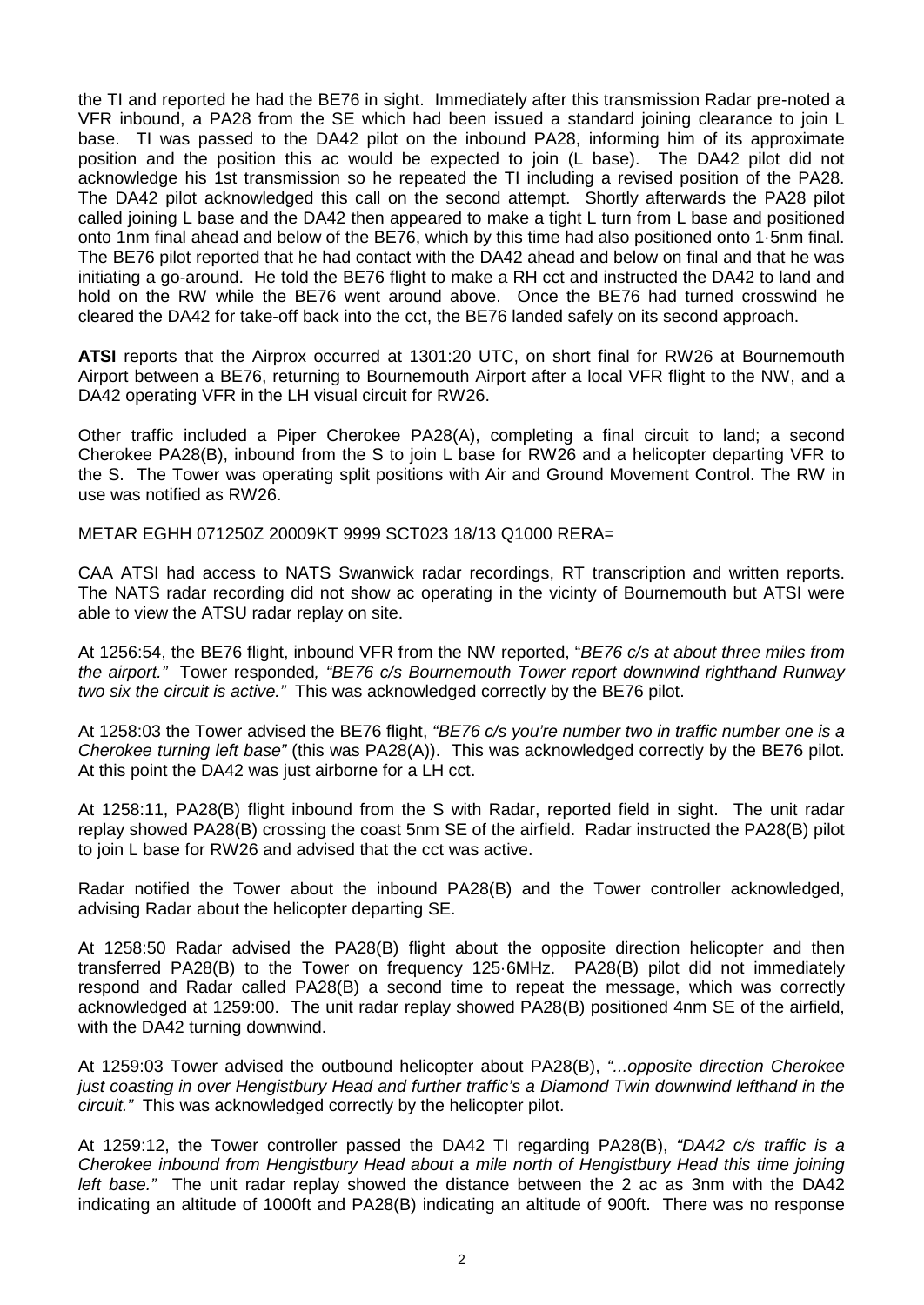from the pilot of the DA42 and the Tower called again to establish communication with the DA42. At 1259:30 the Tower repeated the message*, "Traffic is a Cherokee about a mile and a half north of Hengistbury Head joining left base shortly on your right hand side keep a good lookout."* The DA42 pilot replied, *"er looking and er left downwind Touch and Go."* The Tower advised the DA42 *"Roger – DA42 c/s you're number two number one is a Beech Duchess on a one mile right base."* The DA42 pilot acknowledged, *"Number one A B-er number two and visual with number one DA42 c/s."*

At 1259:46, the Tower controller called the PA28(B), *"... c/s Bournemouth Tower on frequency."* The PA28(B) pilot replied, *"...go ahead."* The Tower controller responded, *"PA28(B) c/s Bournemouth Tower you're number three in traffic number two is a Diamond Twin in your looks to be about ten o'clock."* The unit radar replay showed the 2 ac converging at a range of 1·5nm and both indicating altitude 1100ft.

At 1259:58 the PA28(B) pilot replied*," er number three in traffic ????looking for the Diamond er PA28(B) c/s."* The Tower added, *"Roger that traffic's er in the circuit at circuit height one thousand two hundred feet shortly in your twelve o'clock."* The PA28(B) pilot reported, *"er contact PA28(B)c/s we ????around."* The Tower controller responded, *"Roger PA28(B) c/s follow that traffic."*

At 1300:27, the BE76 pilot reported R base and Tower instructed the flight to continue approach. At this point the unit radar recording showed the DA42 late downwind, with PA28(B) approaching L base 0·3nm SE of the DA42. The PA28(B) is observed commencing a R turn and the DA42 commencing a L turn, with both ac indicating an altitude of 1100ft.

The unit radar replay showed that as the DA42 turned onto L base the ac SSR label fades, leaving only an intermittent primary return. PA28(B) continues towards L base 1nm E of the DA42. The track of the DA42 on base leg, brings the DA42 into close proximity with the BE76 as both ac turn onto final approach.

At 1301:08 the DA42 pilot called, "...*final two six touch and go."* Tower responded "*continue approach"* and the shortly afterwards at 1301:20 the BE76 advised, "*er BE76 c/s we're going around because er the Twinstar's gone under us."* The Tower controller acknowleged *"DA42 c/s roger see that thanks."* The DA42 flight was cleared to land and the BE76 flight was cleared to make an early R turn to reposition onto final approach behind PA28(B).

The Manual of Air Traffic Services (MATS) Part1, Section 2, Chapter 1, Page 1, Paragraph 2.1, states:

'Aerodrome Control is responsible for issuing information and instructions to aircraft under its control to achieve a safe, orderly and expeditious flow of air traffic and to assist pilots in preventing collisions between:

a) aircraft flying in, and in the vicinity of, the ATZ;

b) aircraft taking-off and landing.'

Page 12, Paragraph 15, states:

'Clearance to enter a traffic circuit is issued when an aircraft is still some distance from the aerodrome to enable the pilot to conform with the traffic circuit, pending clearance to land. Information concerning landing direction or runway in use and any other necessary instructions are given at the same time so that the pilot may intelligently position himself in the traffic pattern.'

The DA42 pilot had previously reported visual with the BE76 and was instructed to report final number 2. The DA42 pilot turned onto final approach bringing his ac into close proximity with the BE76.

TI on the DA42 was passed to PA28(B) when the ac were 1·5nm apart (10 o'clock) and then updated by the Tower controller when the distance became 1nm (shortly 12 o'clock). At this point the PA28(B) pilot reported the DA42 in sight. The unit radar replay showed both ac indicating an altitude of 1100ft.